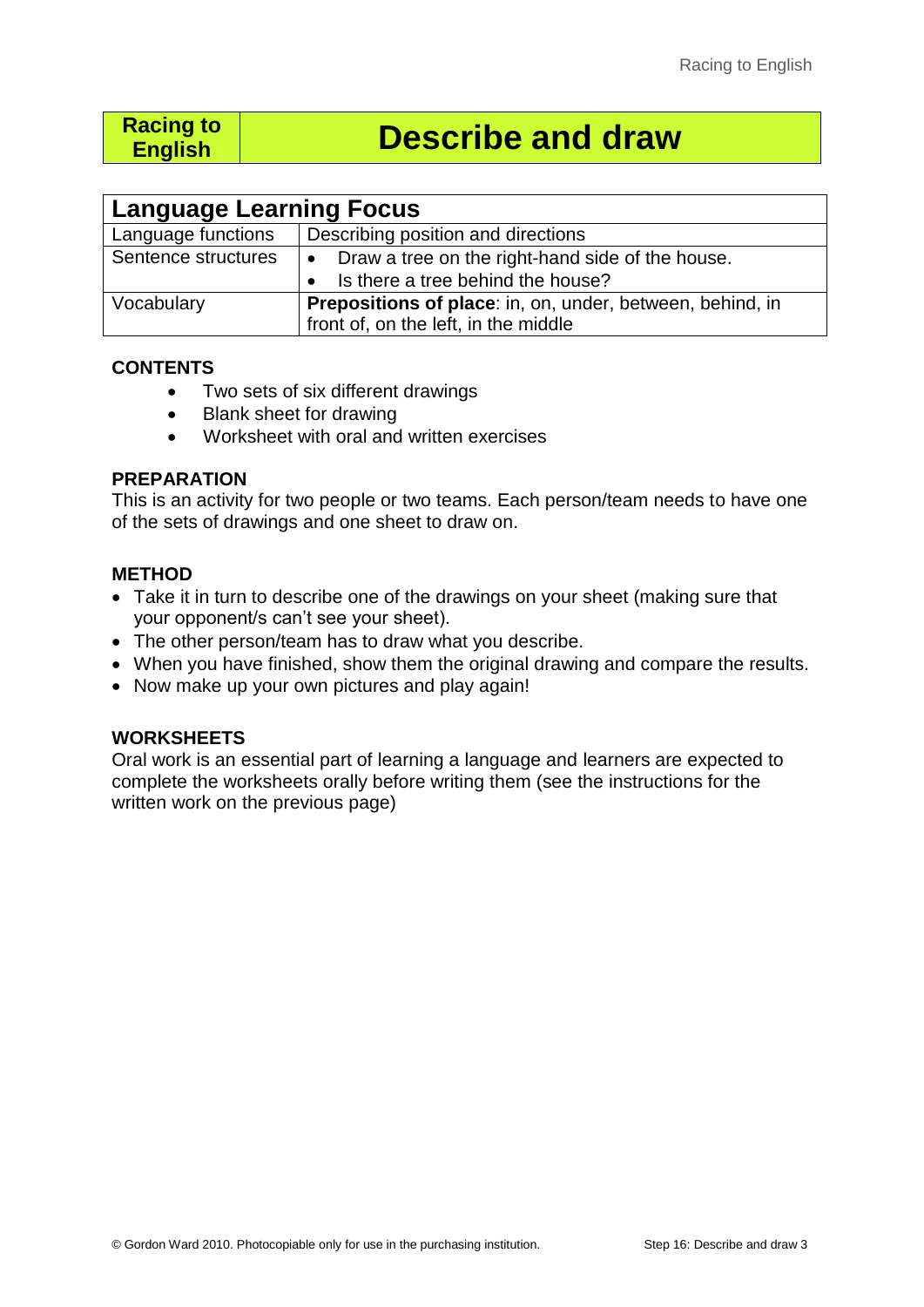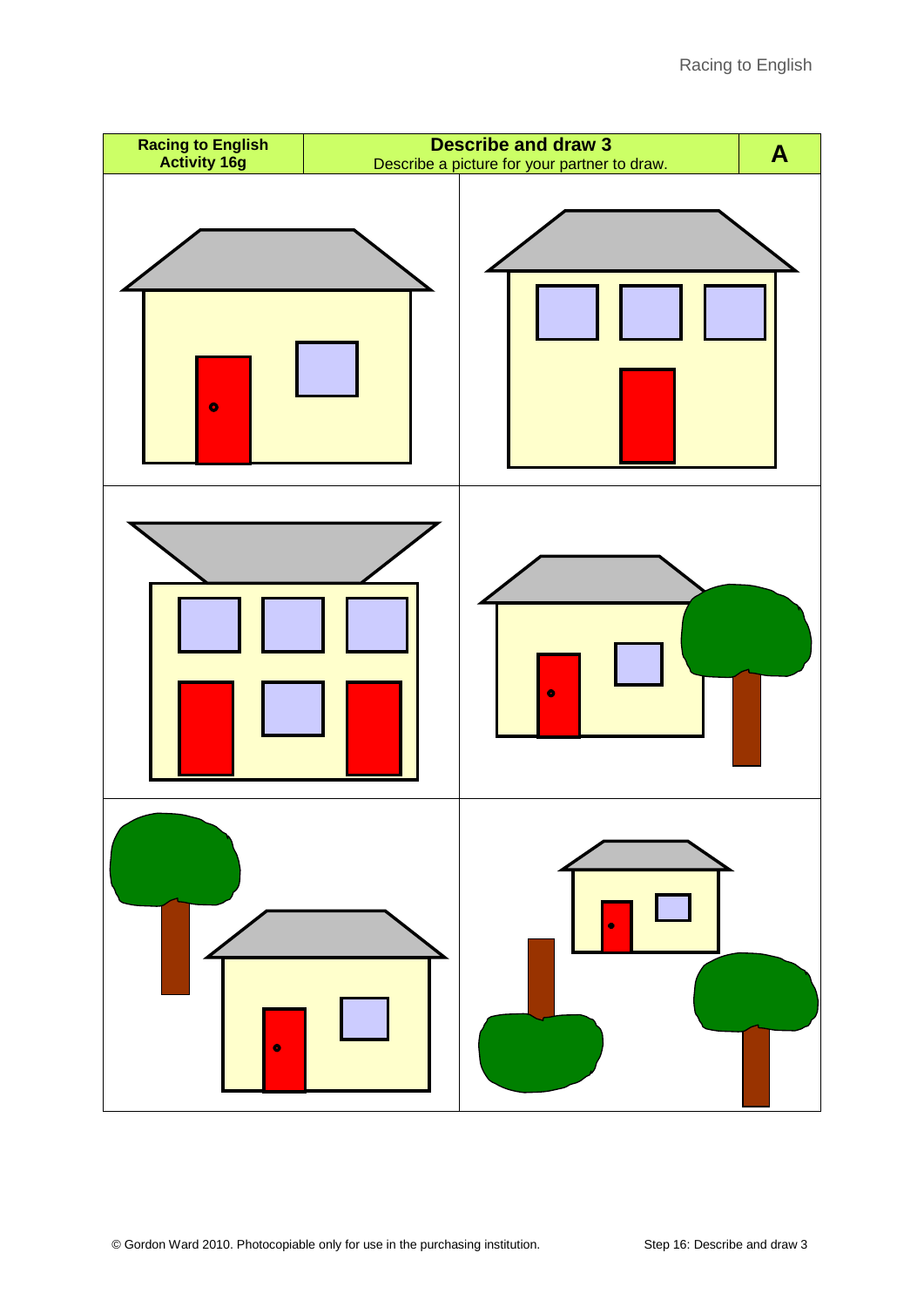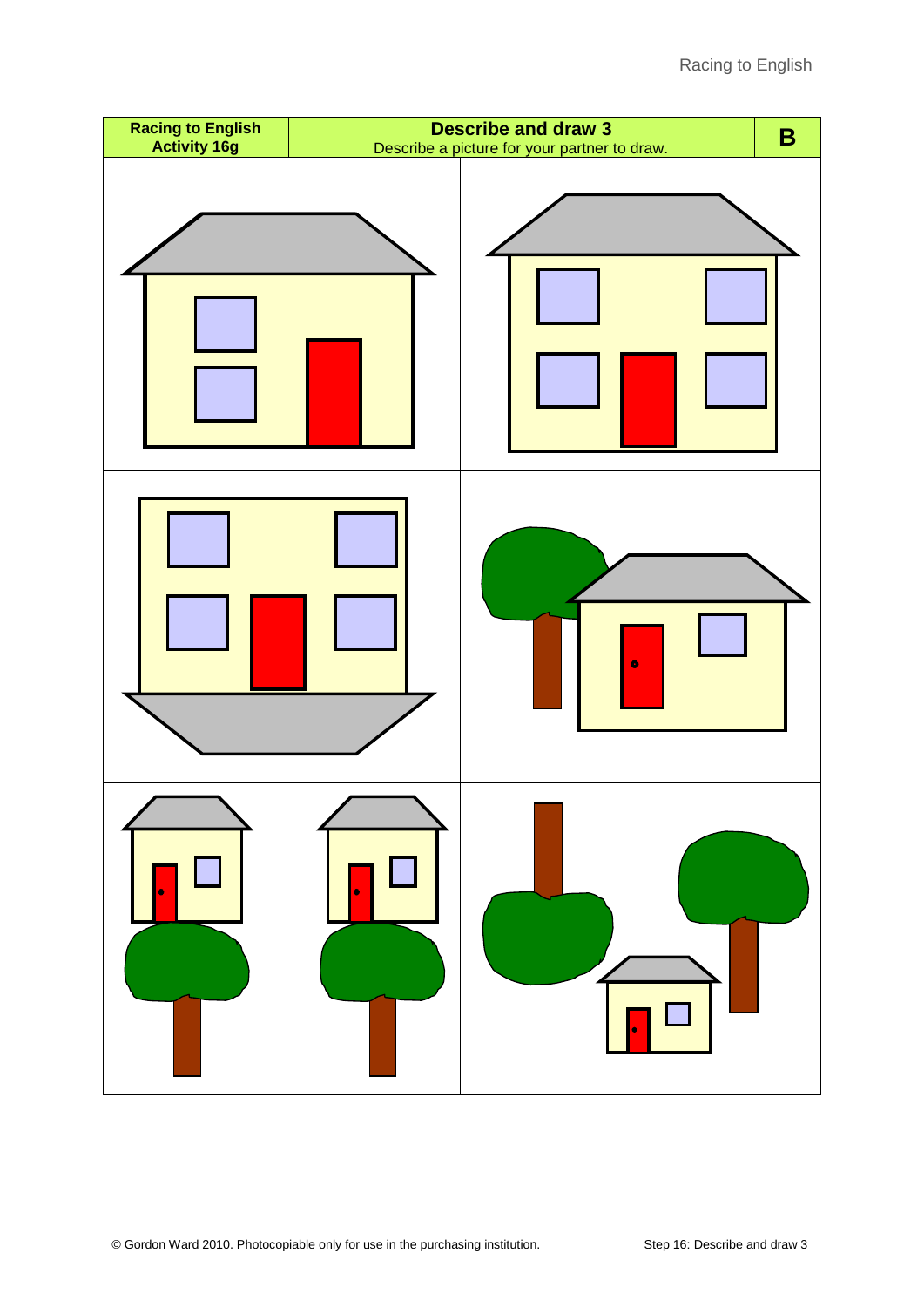┑

# **Blank sheet for drawing**

T